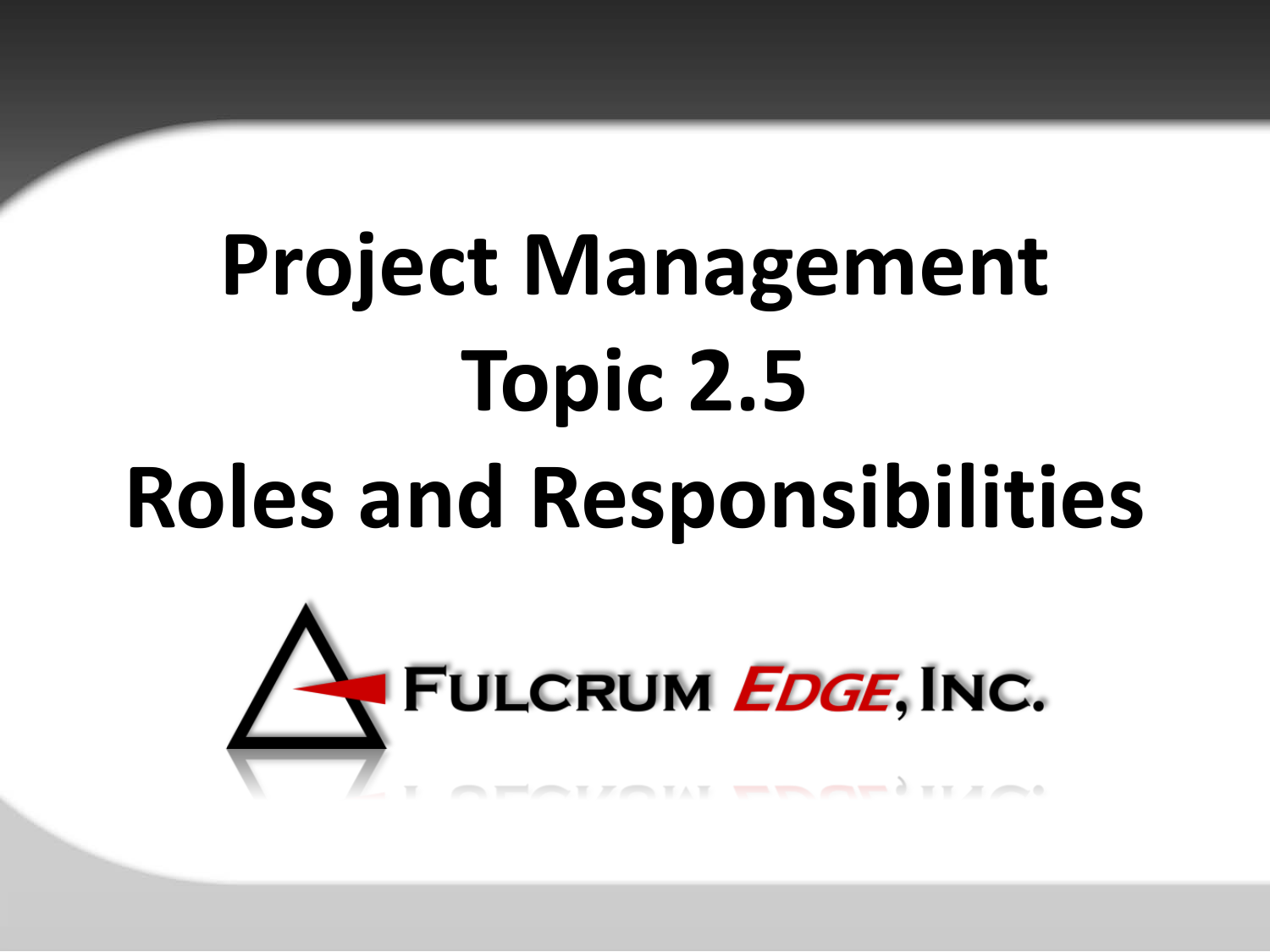#### **Roles & Responsibilities**

- Confusion over responsibilities causes problems in three areas:
	- **1. Management of People**
	- **2. Management of Work**
	- **3. Conflicts requiring resolution**
- The temporary nature of project organizations magnifies this issue.

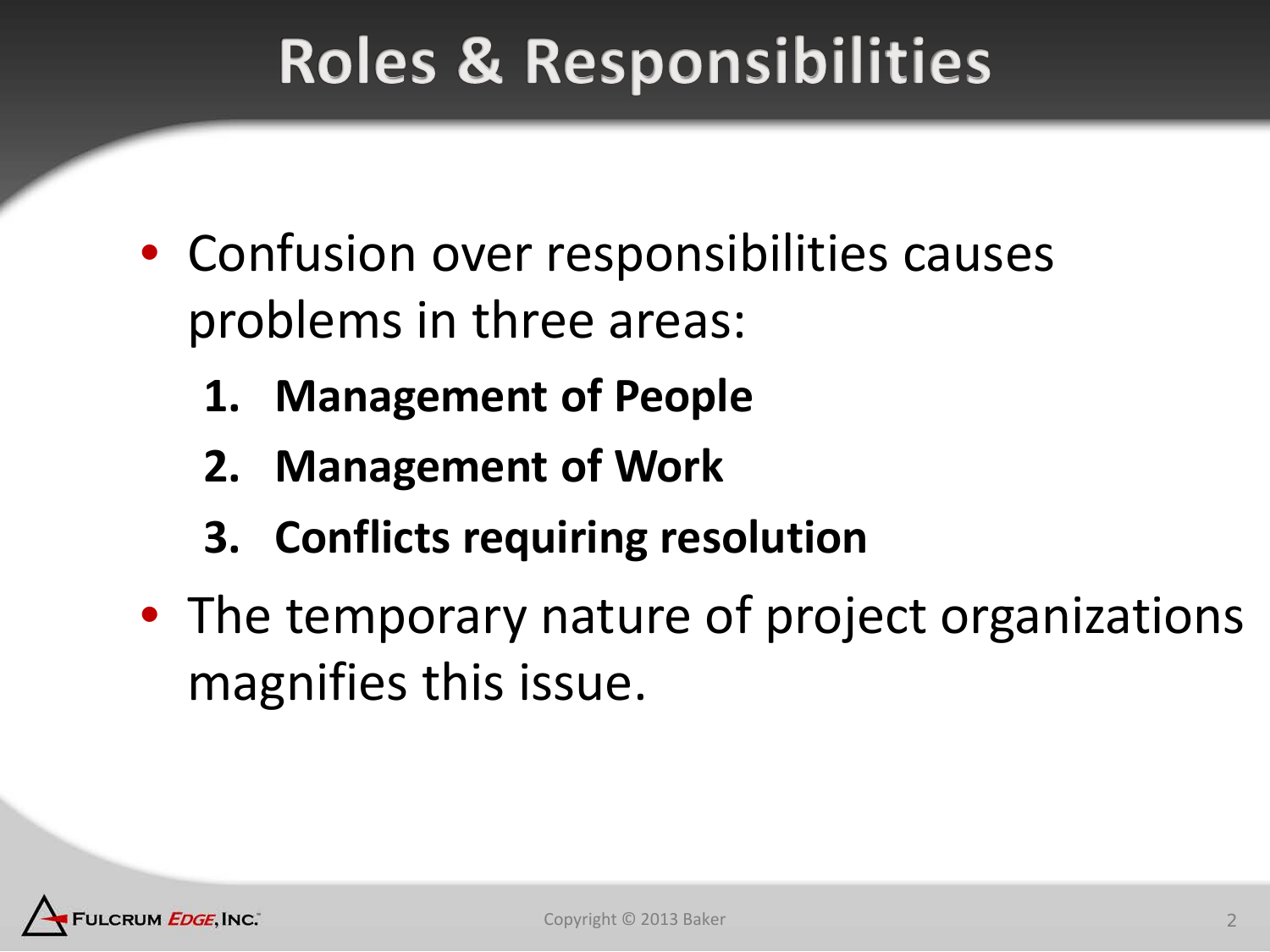### Roles & Responsibilities 'Solutions'

- Organization Charts
- Written Roles & Responsibilities Descriptions
- Responsibility Charts
- Responsibility Matrices

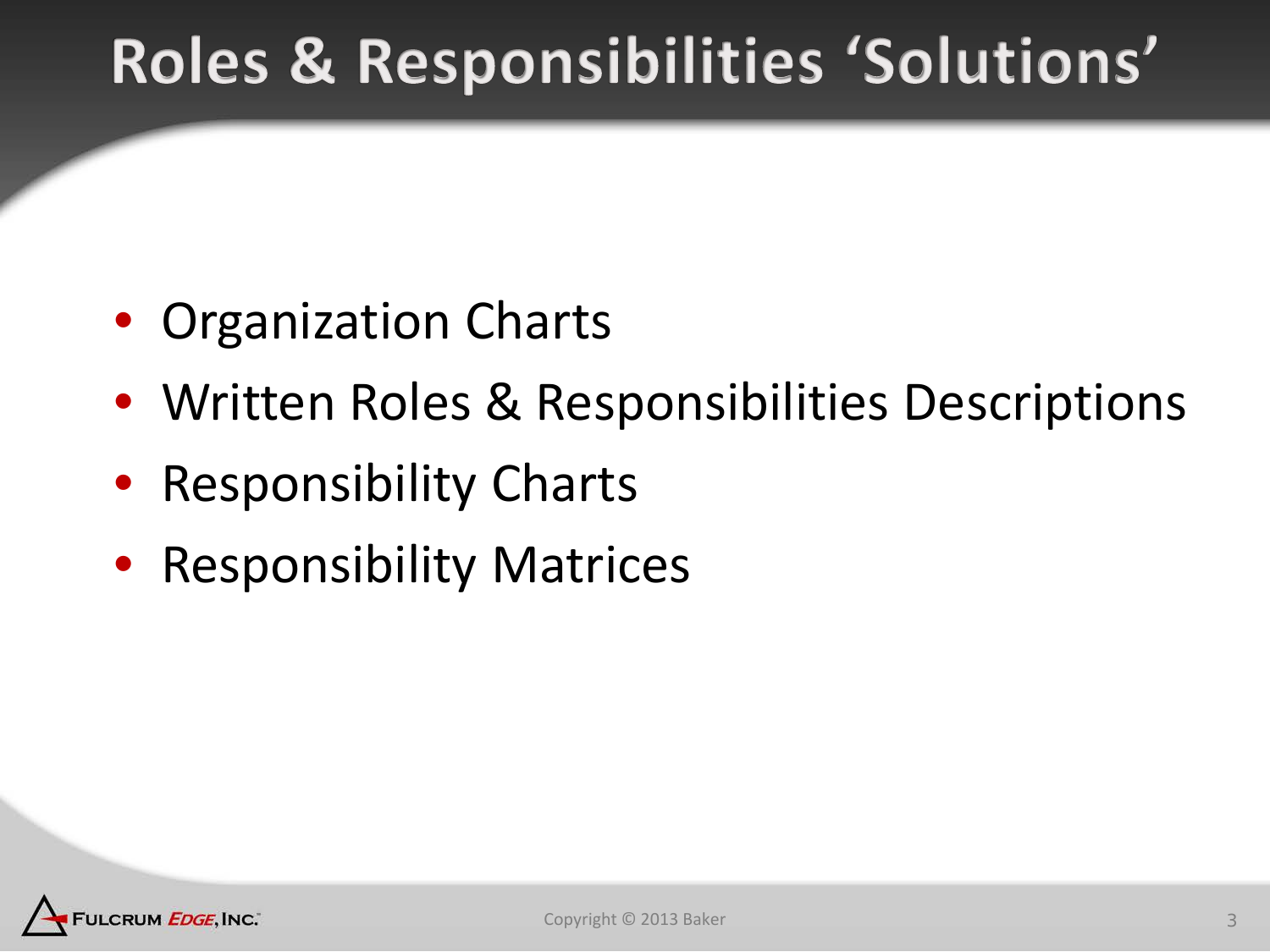### **Responsibility Chart**

- Excerpt of org chart that looks *horizontally*  across the organization
- Focuses on peer relationships across departments or companies involved in a project
- Primarily for design or work teams
- Highlights relationships critical in project design or implementation

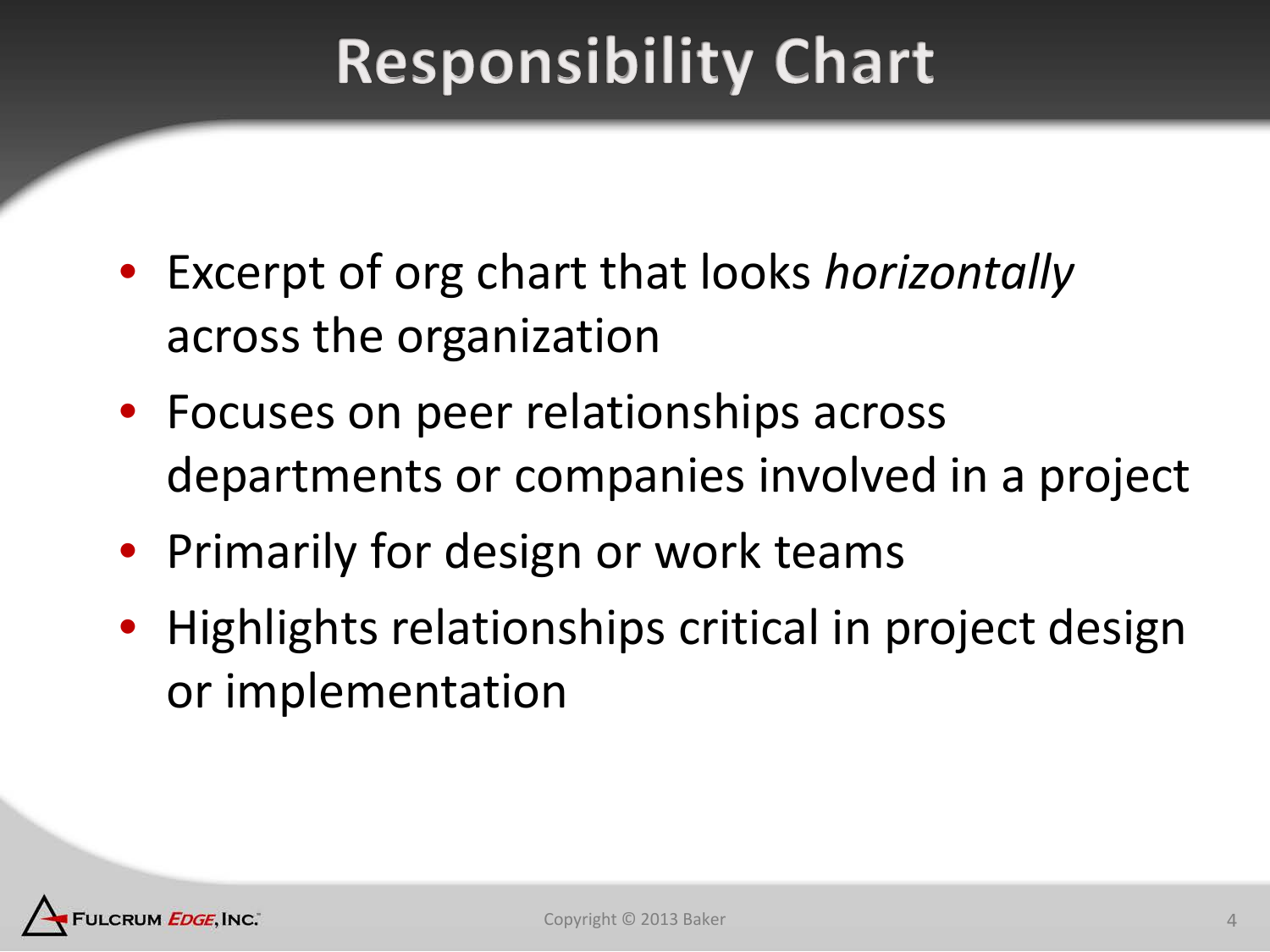### **Responsibility Chart Examples**

#### **Giz-Mo Inc. and HTM Inc.**

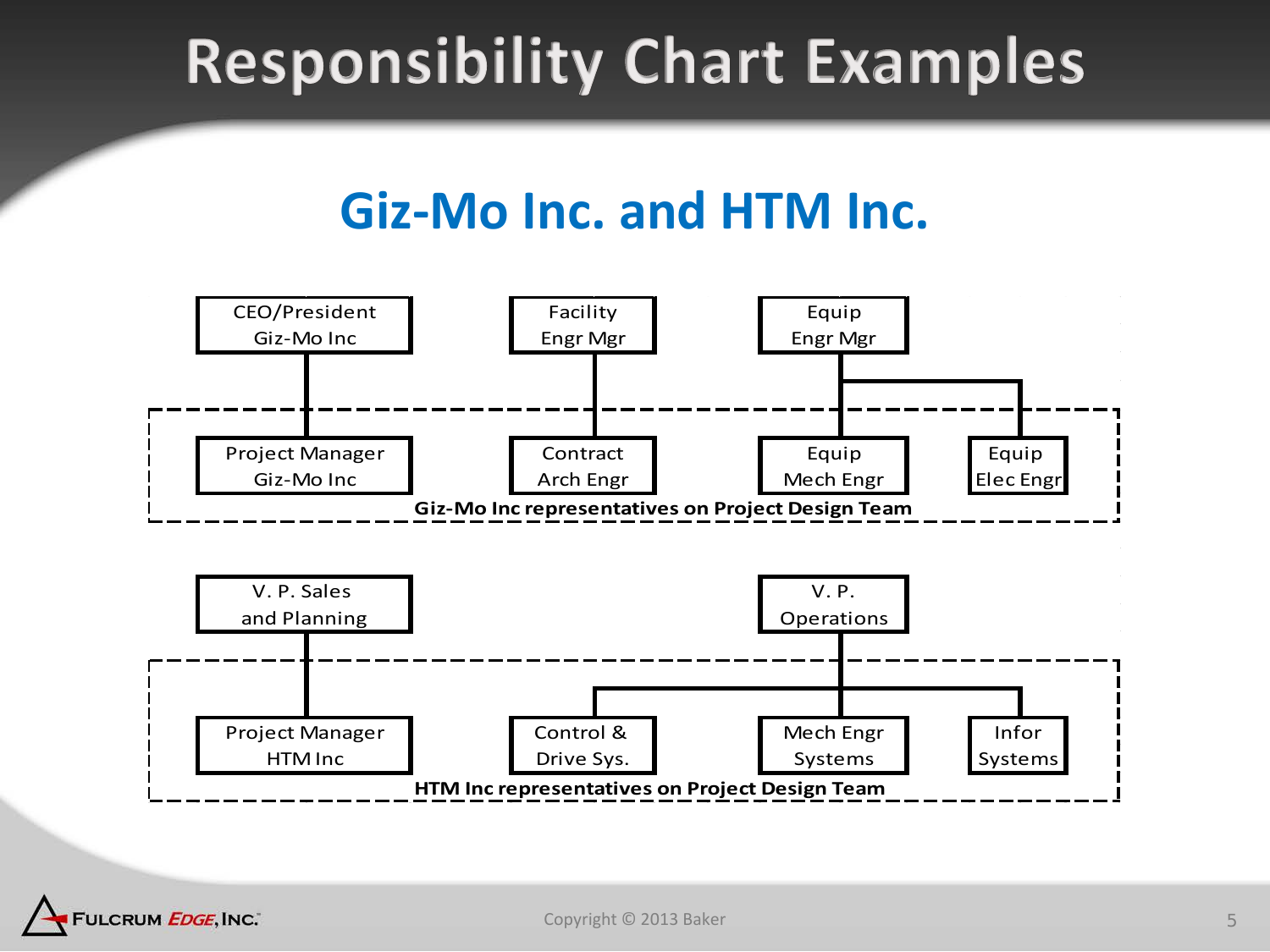### **Responsibility Matrix**

- Integrates WBS & organization
- Primarily used for work teams
- Each task (work package) has one person/group leader responsible
- Expresses formal relationships only

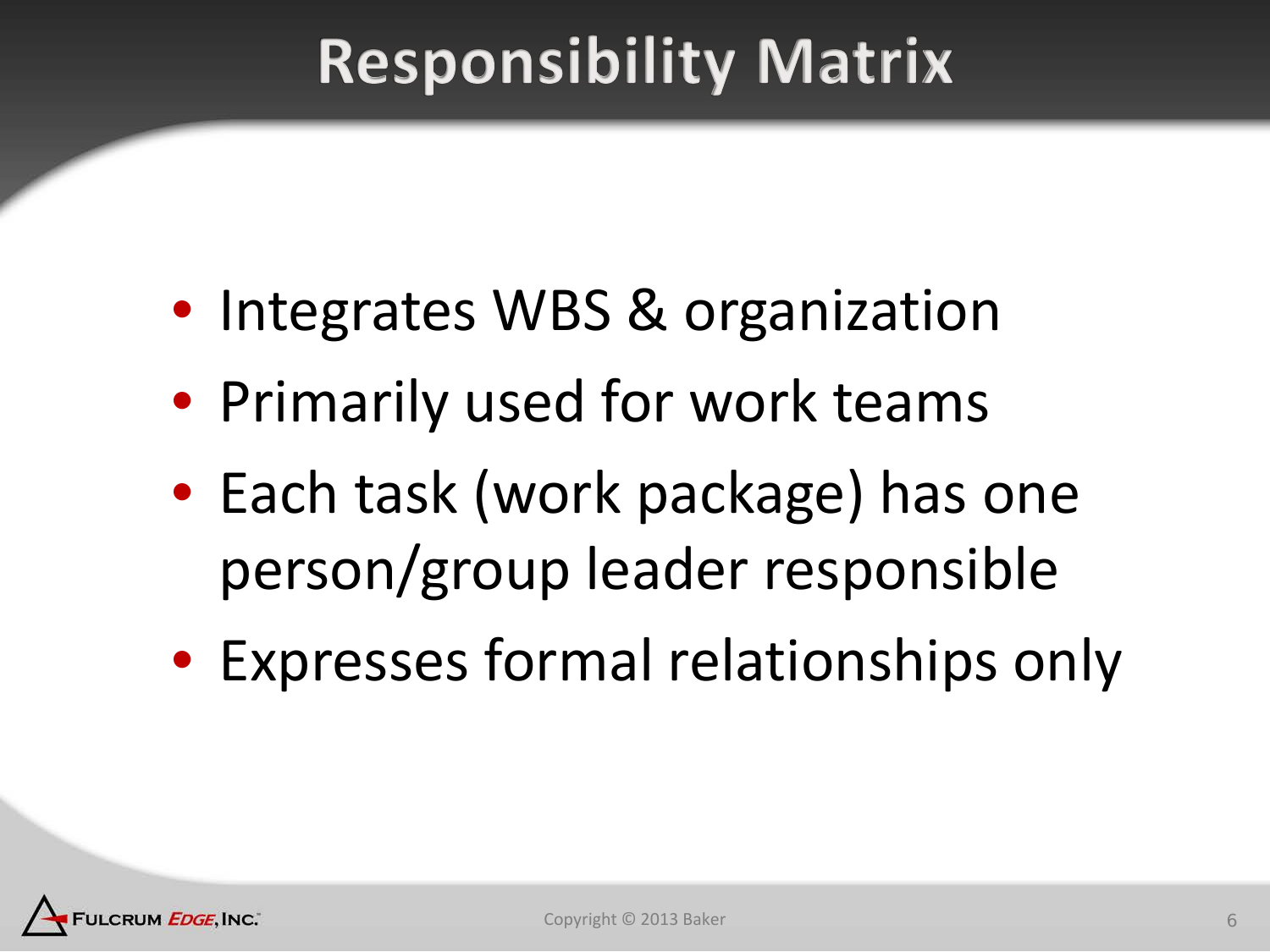### **Responsibility Matrix Advantages**

- Personnel can easily trace their responsibilities to work packages and other individuals
- Mutual agreement builds consensus
- Clarifies responsibilities
- Reduces conflict
- Avoids buck passing

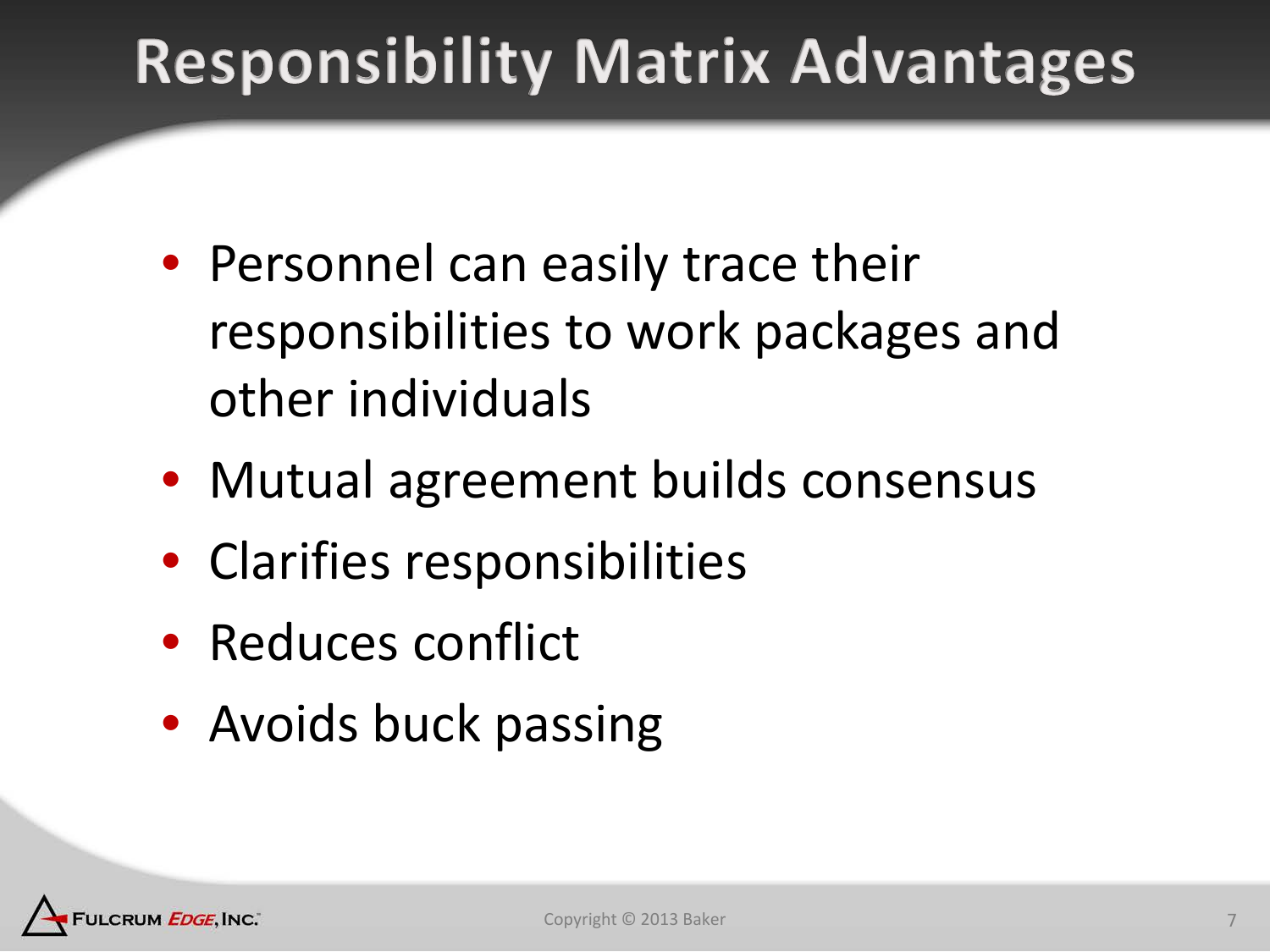#### **Responsibility Matrix Format**

- Once the WBS is complete, responsibility must be identified.
- The responsibility matrix displays the individuals responsible for the work items in tabular format.

**"R"** indicates who is **responsible "A"** indicates who is **accountable "C"** indicates who is **consulted "I"** indicates who is **informed**

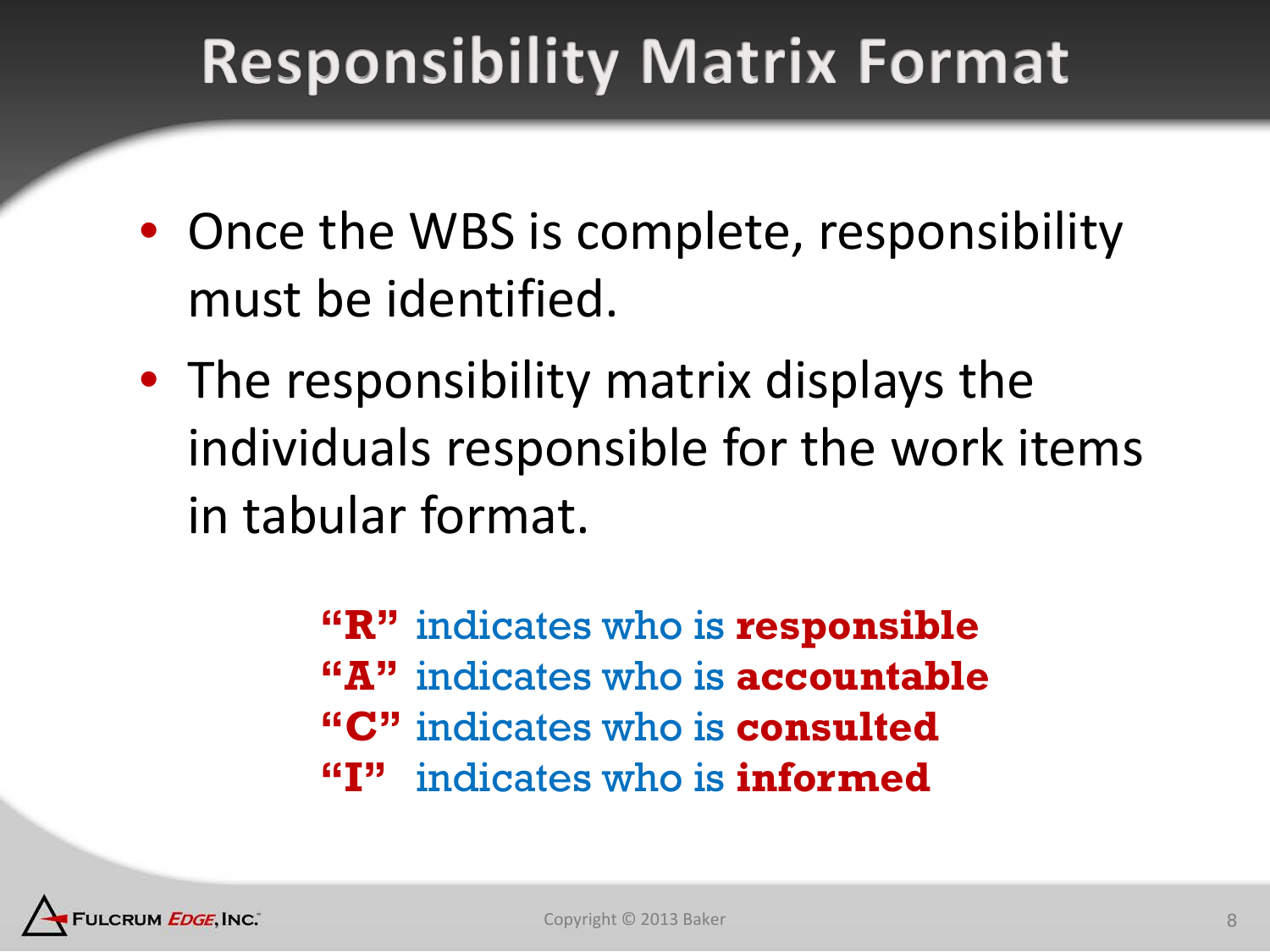#### **Responsibility Matrix**

#### **Air Travel RACI Model**

| ID             | <b>Task</b>                     | Captain      | Navigator    | <b>Chief Flight Attendant</b> | Ground Crew Suprv | Baggage Crew Suprv |
|----------------|---------------------------------|--------------|--------------|-------------------------------|-------------------|--------------------|
| $\mathbf{1}$   | Complete Flight Check list      | R/A          | $\mathsf{C}$ |                               |                   |                    |
| $\overline{2}$ | <b>Chart Route</b>              | $\mathsf{C}$ | R/A          |                               |                   |                    |
| 3              | Order Food                      | $\mathsf{C}$ |              | R/A                           |                   |                    |
| $\overline{4}$ | <b>Order Fuel</b>               | R/A          |              |                               |                   |                    |
| 5              | <b>Stock Food</b>               |              |              | A                             | R                 |                    |
| 6              | <b>Fuel Plane</b>               | A            |              |                               | R                 |                    |
| $\overline{7}$ | Load Bags                       |              |              |                               |                   | R/A                |
| 8              | Load Passengers                 |              |              | R/A                           |                   |                    |
| 9              | <b>Verify Safety Procedures</b> |              |              | R/A                           |                   |                    |

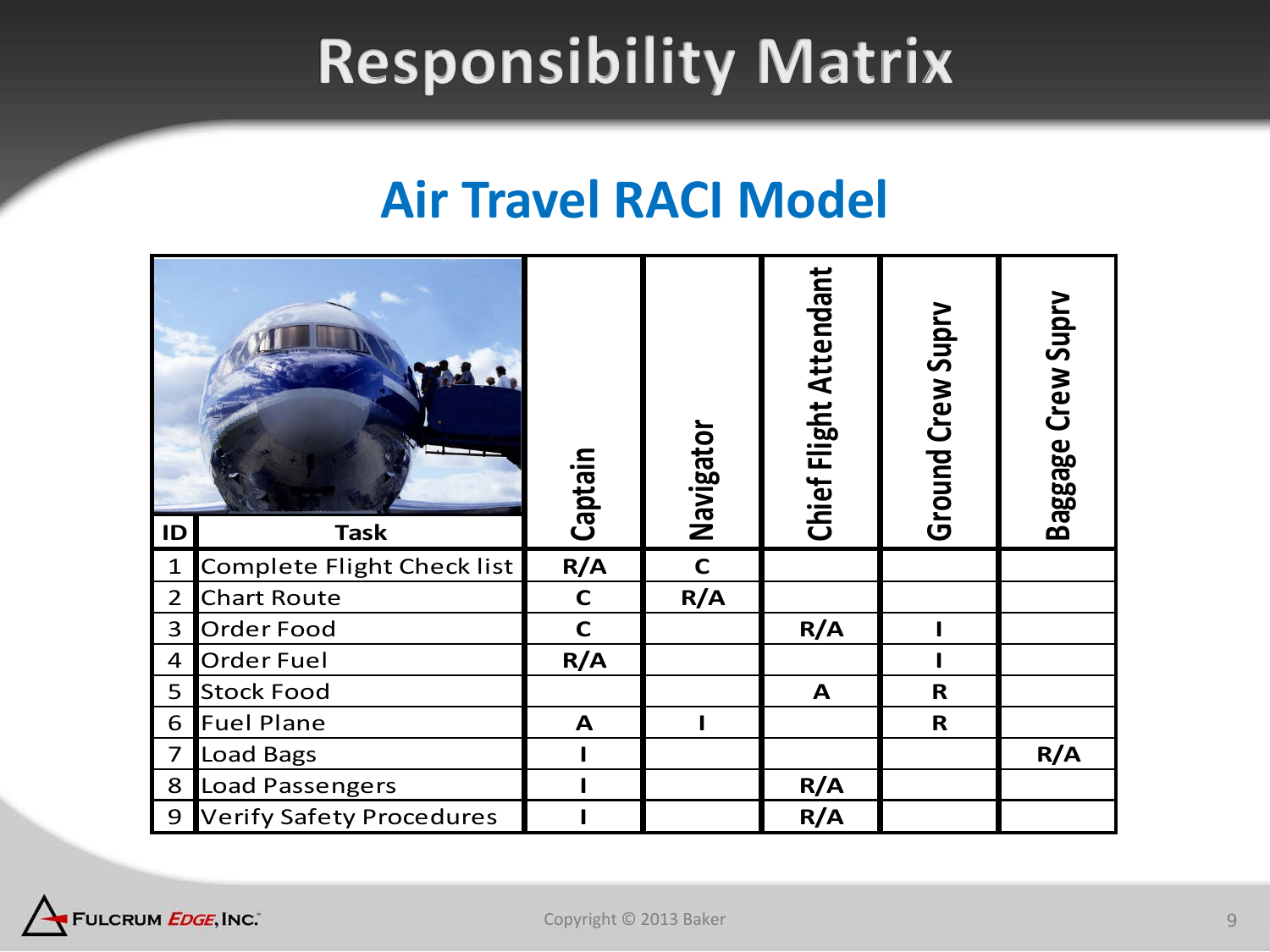#### 2.5.1 Team Exercise



#### **RACI Matrix**

#### Learn by Doing Project Management Pages 43-44



Copyright © 2013 Baker